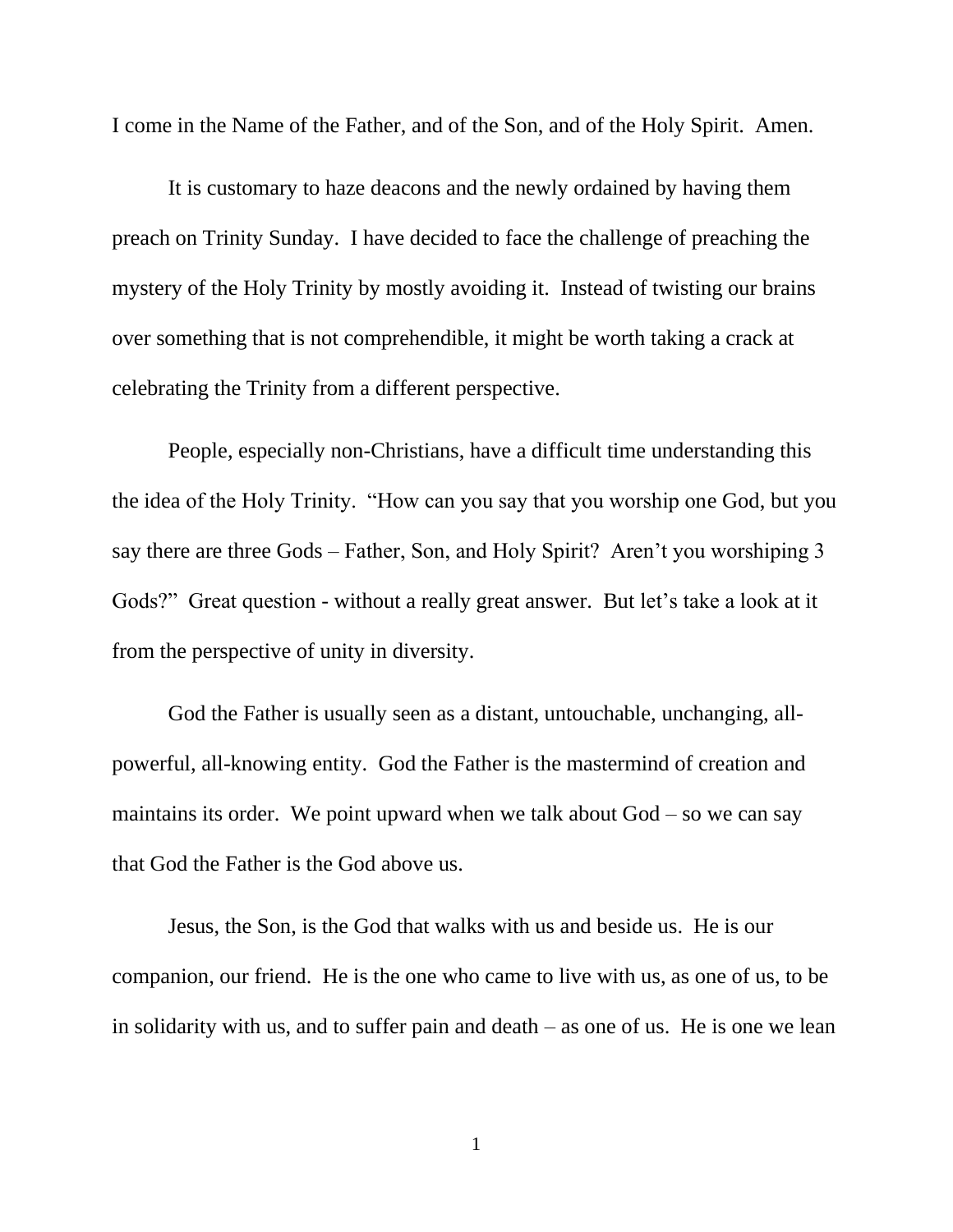on, whose shoulder we cry on, the one who speaks truth that we don't want to hear, and the one in whom we trust. Jesus was tangible, and real.

Finally, we have God the Holy Spirit. This is the God that dwells within us, in our heart and soul, gives us life, motivates us, guides us, encourages us, and even prays for us (especially if we can't). It is the work of the Holy Spirit, Sophia, who nudges us towards truth. It is Sophia who strives to protect us from ourselves.

It is almost possible to envision the Triune God as one God who dwells above us, beside us, and within us. In unity, this is the God, the "I AM", the essence of all of creation, that is woven into every element of all that was, is, and will ever be. Our Psalm today is a snippet of the Song of Praise. In its totality, we give glory to every aspect of creation, and in the doxology (the grand finale), we give glory to the Father, Son, and Holy Spirit and highly exalt God forever. In Proverbs, we hear how Holy Wisdom works side by side with God the Father through creation, and rejoices in the birth of humankind. Holy Wisdom, the Holy Spirit, Sophia works in unity with God the Father and God the Son to be an Advocate, a voice, for humanity. That's all very nice, but so what?

Through the creation of humankind, a new form of unity in diversity emerged. When we look at the complexity of a human, we find that 99.9% of DNA is identical between all humans.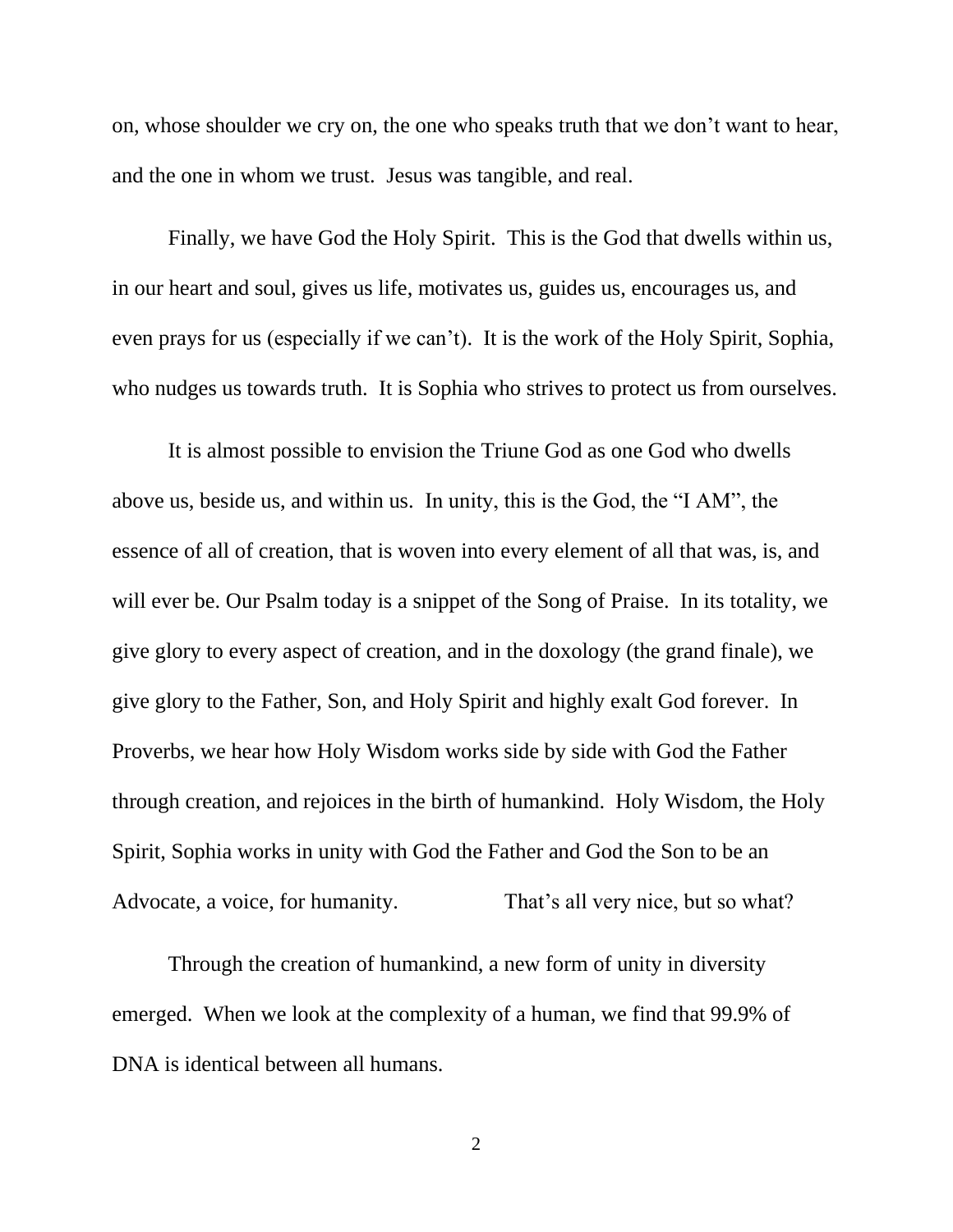According to the National Library of Medicine, the remaining .1% defines – skin, eye, and hair color, blood type, stature, behaviors, and can indicate some potential health issues, and has genetic components that influence a person's sexual selfidentity. Of course, there are many other influences that form us, such as environment, opportunities, nurturing, etc.

I suggest that the .1% is what God uses to create the collage of humankind. God chose to use the 128 box of Crayola crayons to decorate His creation and give it vibrancy and texture, rather than the basic 8 color box. In our .1%, diversity comes alive through our personalities, appearances, disabilities, and sexual preferences and identification. Out of this, countless cultures, traditions, relationships, and belief systems emerge. These give us reason to celebrate the vibrancy of God's palette and His desire to create each person as a unique and blessed creation, united in humanity, while being united in Him.

In a documentary called 'Biking Borders', two men had the crazy idea to bicycle from Hamburg, Germany to Beijing, China to raise funds to build a school in Guatemala. They traveled through Germany, Austria, Iran, Turkey, Hungary, Bulgaria, Turkmenistan, Uzbekistan, Kyrgyzstan, Turkistan, and China. That story revealed how unity in diversity could be achieved through immersion, conversation, and understanding, leaving judgment and division behind. As they traversed from culture to culture, religious tradition to religious tradition, from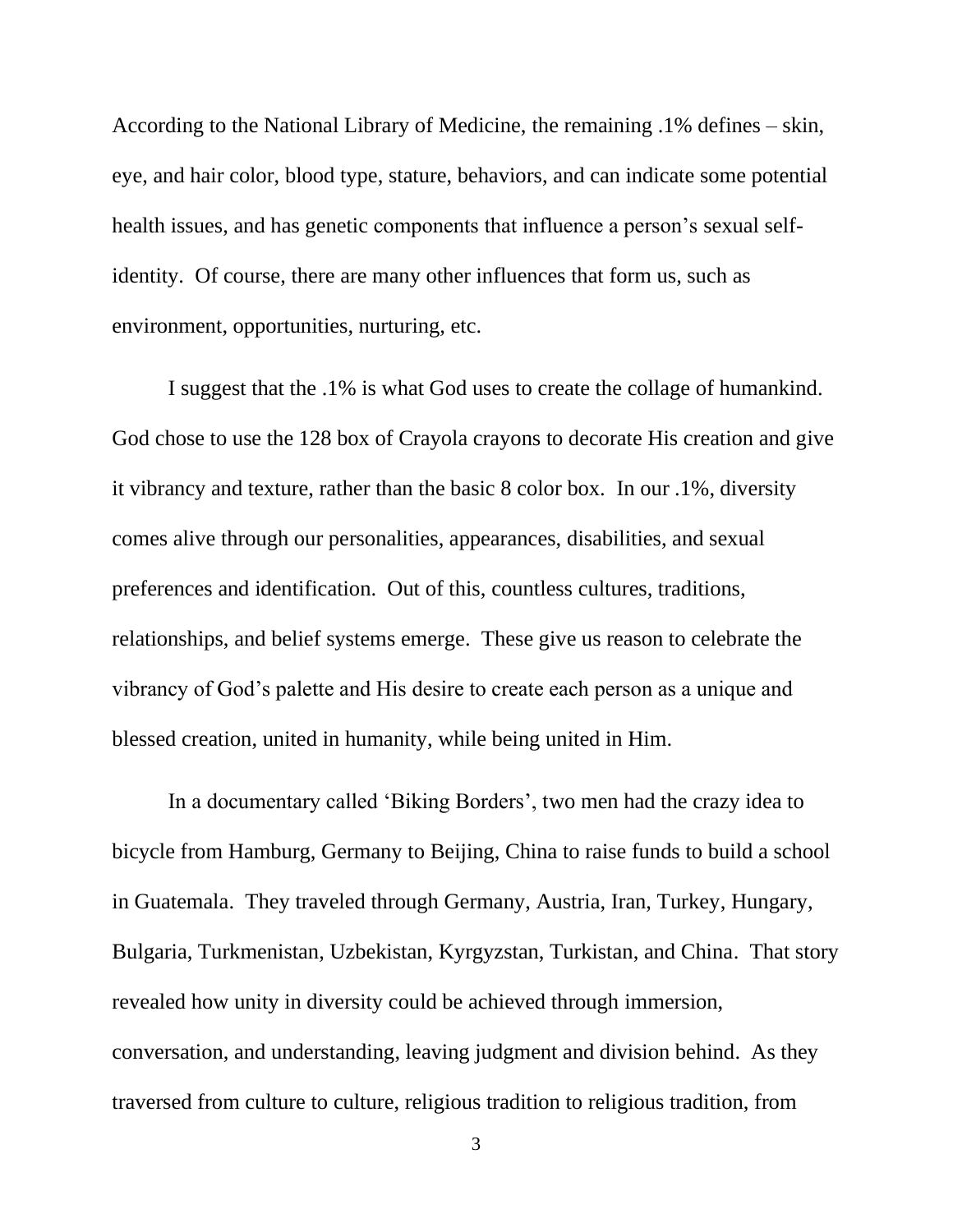political environment to political environment, they came to understand that almost everyone they met extended hospitality, warmth, and welcome. There was a genuine desire to learn about the other person. It was an intentional exchange of cultures in hope, honor, and respect. Even in the most extremely divided cultures, respect and love for the other survived.

Just as the Father, Son, and Holy Spirit can be glorified in unity, we, as individuals, can celebrate our unity as members of the human race. Even more so, the God above us, the God beside us, and the God within us is active in creation. We are able to participate in the unity of creation, and meet as one where the physical world intersects with the divine.

Today, we have another close-to-home example of how our Triune God intersects with us. We celebrate with Ann and Gordon, 40 years of marriage. In 1982, they were 2 diverse people living within a world population of 4.5 billion people. They had their own hopes, dreams, talents, preferences, and desires. Their .1% made them different from each other, as well as from everyone else on the planet. Out of the 4.5 billion other people, they said, "I pick you.", and united their lives in a covenant of marriage. Each and every day over the last 40 years, they wake up and re-choose to be united to each other in love and in God. Any of us who have been married for any length of time knows that faithfulness to the marriage covenant takes work. We promise to be true to each other in good times